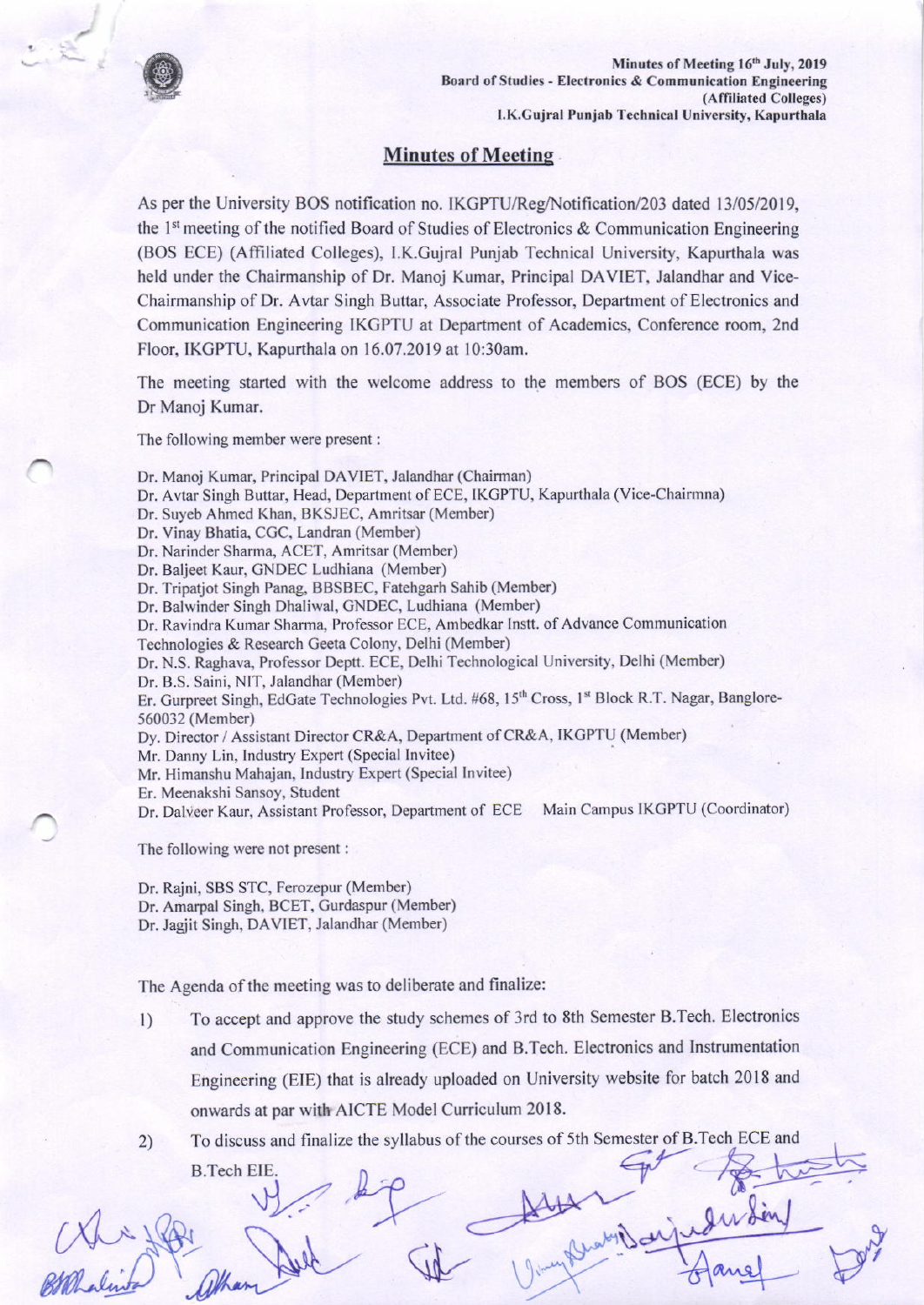

- 3) To distribute the courses of 6th Semester of B.Tech ECE and B.Tech EIE to design the syllabus for next BOS ECE.
- 3) To adopt the policy regarding MOOCS courses.
- 4) To finalise the on-line SWAYAM/MOOCS courses for the session July-November 2019 that a student may take to get Honors degree or Minor degree in Electronics and Communication Engineering and Electronics and lnstrumentation Engineering.
- 4) To select 2 BOS Members to map the syllabus for migration cases.
- 5) Any other agenda with permission of the Chair.

The Proceedings of the meeting were recoded as under:

- t. The Study schemes for B.Tech. Electronics and Communication Engineering (ECE) and B.Tech. Electronics and lnstrumentation Engineering (EIE) fiom 3rd semester to 8th semester was considered for the batch 2018-2022, and following changes were made:
	- a) The subject of Computer Networks (Course code: BTCS-ZZZ-18) is swapped with the subject Digital Signal Processing (Course code: BTEC-502-18) and concurently the course code is changed to BTEC-602-18.
	- b) The Professional Elective Courses are classified into five groups viz. Electronic Hardware, Communication, Software Development, ICT and Signal Processing.
	- c) The revised study scheme along with the list of Professional Elective Courses is attached at Annexure l.
	- d) The revised list of the Open Electives is attached at Annexure II.
- The Board deliberated on the course contents of the subjects of 5<sup>th</sup> semester of B.Tech. Electronics & Communication Engineering (ECE) and B.Tech. Electronics & Instrumentation Engineering (EIE) along with the Course Objectives and Course Outcomes will be discussed and finalized in the next BOS meeting on 13/09/2019. 2.
- In view of the University notification no. IKGPTU/Reg/NF/2096 dated 24/05/2019 and 3. MHRD guidelines in respect of SWAYAM/MOOCs for Honors/Minor Degree in ECE/EIE, it was decided that courses having duration of minimum 12 weeks with 4 credits be permitted. AIso, one faculty coordinator up to 30 students is to be nominated by the HOD for registration, certification and coordination on rotation basis. The registration fee for the faculty coordinator(s) shall be borne by the Institute, if faculty is interested. The faculty coordinator will monitor the students' progress from time to time and maintain the record of the same.